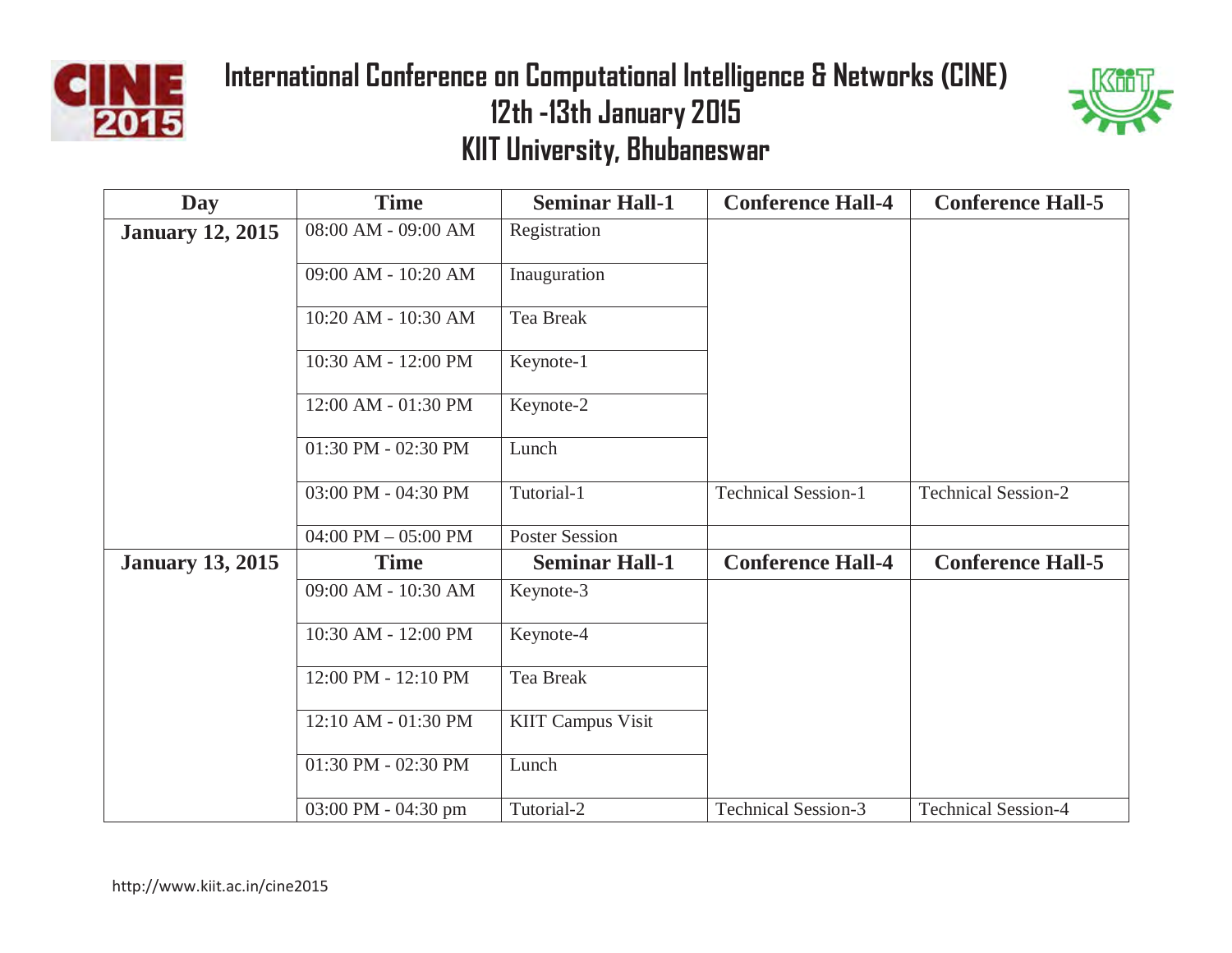



| Sl. No         | <b>Technical Session-1</b>                                                | <b>Inauguration:</b>                                        |
|----------------|---------------------------------------------------------------------------|-------------------------------------------------------------|
| $\mathbf{1}$   | <b>Modified DE Based ATC Enhancement Using FACTS Devices</b>              | 1. Lamp lighting                                            |
|                | by Nidul Sinha, Sambit Karan, Santosh Kr. Singh                           | 2. Addresses by                                             |
|                |                                                                           | Prof. Ganapati Panda (GC),                                  |
| $\overline{2}$ | Predicting Cumulative Number of Failures in Software using an ANN-        | Dr. Kuntal Ghosh (PC),                                      |
|                | <b>PSO</b> based approach                                                 | Prof. P. P. Mathur (VC, KIIT                                |
|                | by Manjubala Bisi, Neeraj Kumar Goyal                                     | Dr. Sasmita Samanta (Regist                                 |
| 3              | Mining Github for Novel Change Metrics to Predict Buggy Files in          | Dr. Achutya Samanta (Found                                  |
|                | <b>Software Systems</b>                                                   | Dr. Monideepa Roy (OC)                                      |
|                | by K. Muthukumaran, Abhinav Choudhary, N L Bhanu Murthy                   |                                                             |
| $\overline{4}$ | <b>Gabor-FastICA Feature Extraction for Thermal Face Recognition</b>      | (10 mins. allotted to each spe                              |
|                | using Linear Kernel Support Vector Machine                                |                                                             |
|                | by Goutam Majumder and Mrinal Kanti Bhowmik                               | <b>Posters:</b>                                             |
| 5              | <b>Supervised Machine Learning Approach for Microarray Classification</b> | Posters will be on display from                             |
|                | of Malignant Tissues Using Soft Computing Techniques                      | 12, 2015.                                                   |
|                | by Utsav Kar, Madhurima Rana, Prachi Vijayeeta, Madhabananda Das          |                                                             |
| 6              | Analysis of Telugu Palm Leaf Character Recognition using 3D Feature       | The poster authors are requ<br>for demonstration from 04:00 |
|                | by T. R. Vijaya Lakshmi, Panyam Narahari Satry, RamaKrishnan Krishnan,    | Jan 12, 2015.                                               |
|                | N. V. Koteswara Rao, T. V. Rajnikanth                                     |                                                             |
| $\overline{7}$ | <b>Blind Identification of Nonlinear MIMO System Using Differential</b>   |                                                             |
|                | <b>Evolution Techniques and Performance Analysis of Its Variants</b>      |                                                             |
|                | by Swati Swayamsiddha, Sabyasachi Behera, H. Pal Thethi                   |                                                             |
| 8              | An Approach for Minimizing the Time Taken by Video Processing for         |                                                             |
|                | <b>Translating Sign Language to Simple Sentence in English</b>            |                                                             |
|                | by Aradhana Kar, Pinaki Sankar Chatterjee                                 |                                                             |
|                |                                                                           |                                                             |
|                |                                                                           |                                                             |

Prof. P. P. Mathur (VC, KIIT), trar, KIIT), der, KIIT & KISS)

eaker.)

om 02:00 PM on Jan

uested to be present 00 PM - 05:00 PM on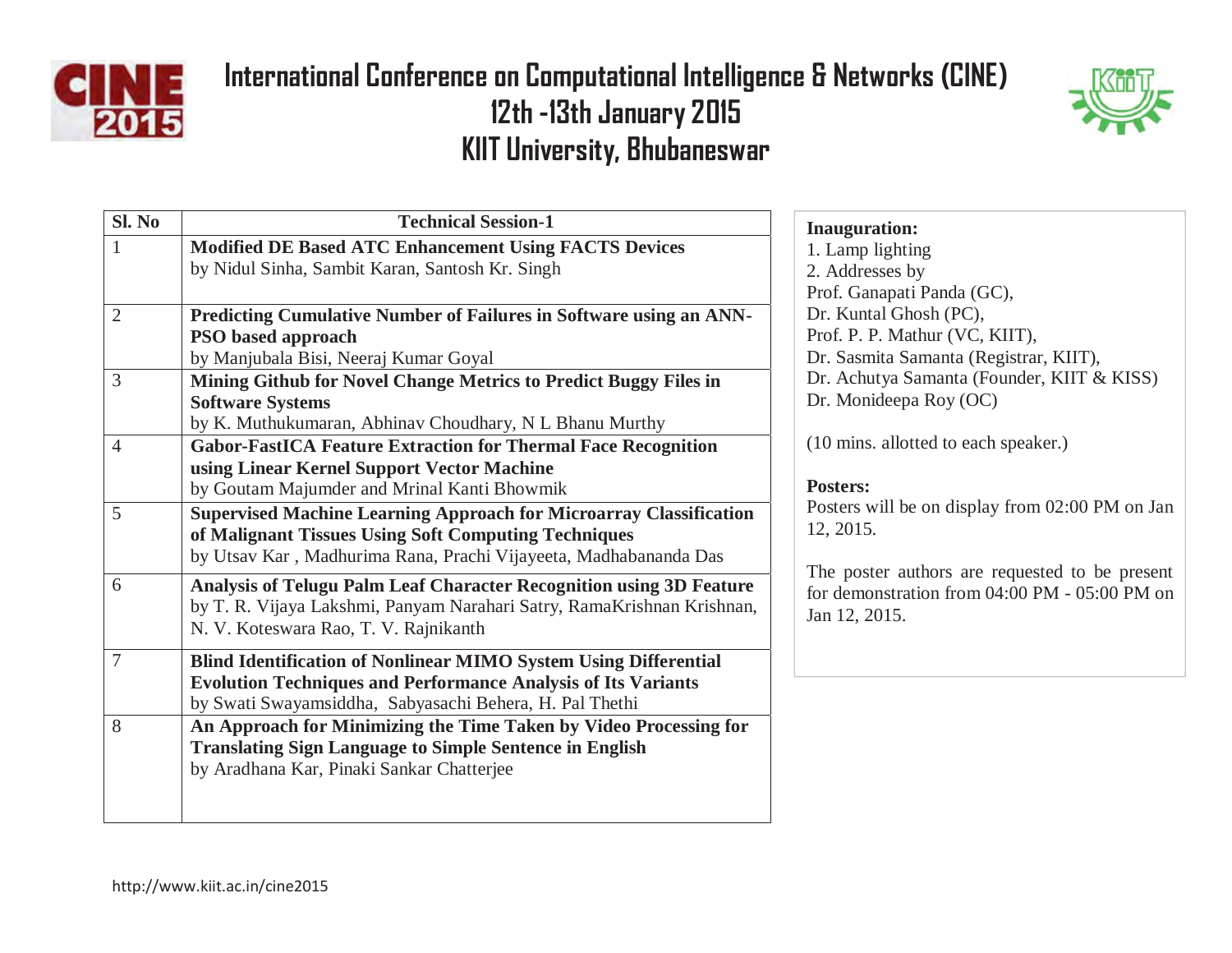



|    | <b>Technical Session-2</b>                                                                                                                                                                     |
|----|------------------------------------------------------------------------------------------------------------------------------------------------------------------------------------------------|
| 9  | <b>Recognition of Offline Handwritten Odia Numerals Using Support</b><br><b>Vector Machine</b><br>by Pushpalata Pujari                                                                         |
| 10 | A Novel Physics Inspired Multi-objective Optimization Algorithm<br><b>Multiple Objective Gravitational Optimization</b><br>by Rajdeep Chatterjee, Madhabananda Das                             |
| 11 | A Comparative Study of PI and Fuzzy Controllers for Solar powered<br><b>DC-DC Boost Converter</b><br>by Babita Panda, Akashdeep Sarkar, Bhagabat Panda, P. K. Hota                             |
| 12 | Nonlinear autonomous control of a Two-wheeled inverted pendulum<br>mobile robot based on sliding mode<br>by Abhinav Sinha, Pikesh Prasoon, Prashant Kumar Bharadwaj, Anuradha<br>C. Ranasinghe |
| 13 | A Comparative Study of Adaptive Beamforming Techniques in Smart<br><b>Antenna Using LMS Algorithm and Its Variants</b><br>by Anupama Senapati, Kaustabh Ghatak, Jibendu Sekhar Roy             |
| 14 | <b>Augmentation of Directional and Sector Antenna Support in NS2</b><br>by N. Ahmed, Z. I. Ahmed, S. I. Saikia, I. Hussain                                                                     |
| 15 | <b>Enhancing Accuracy of Localization for Primary Users in Cognitive</b><br><b>Radio Networks</b><br>by S. Chatterjee, P. Banerjee, M. Nasipuri                                                |
| 16 | Driver Level Implementation of TDMA MAC in Long Distance WiFi<br>by S. S. Ahmed, I. Hussain, N. Ahmed, I. Hussain                                                                              |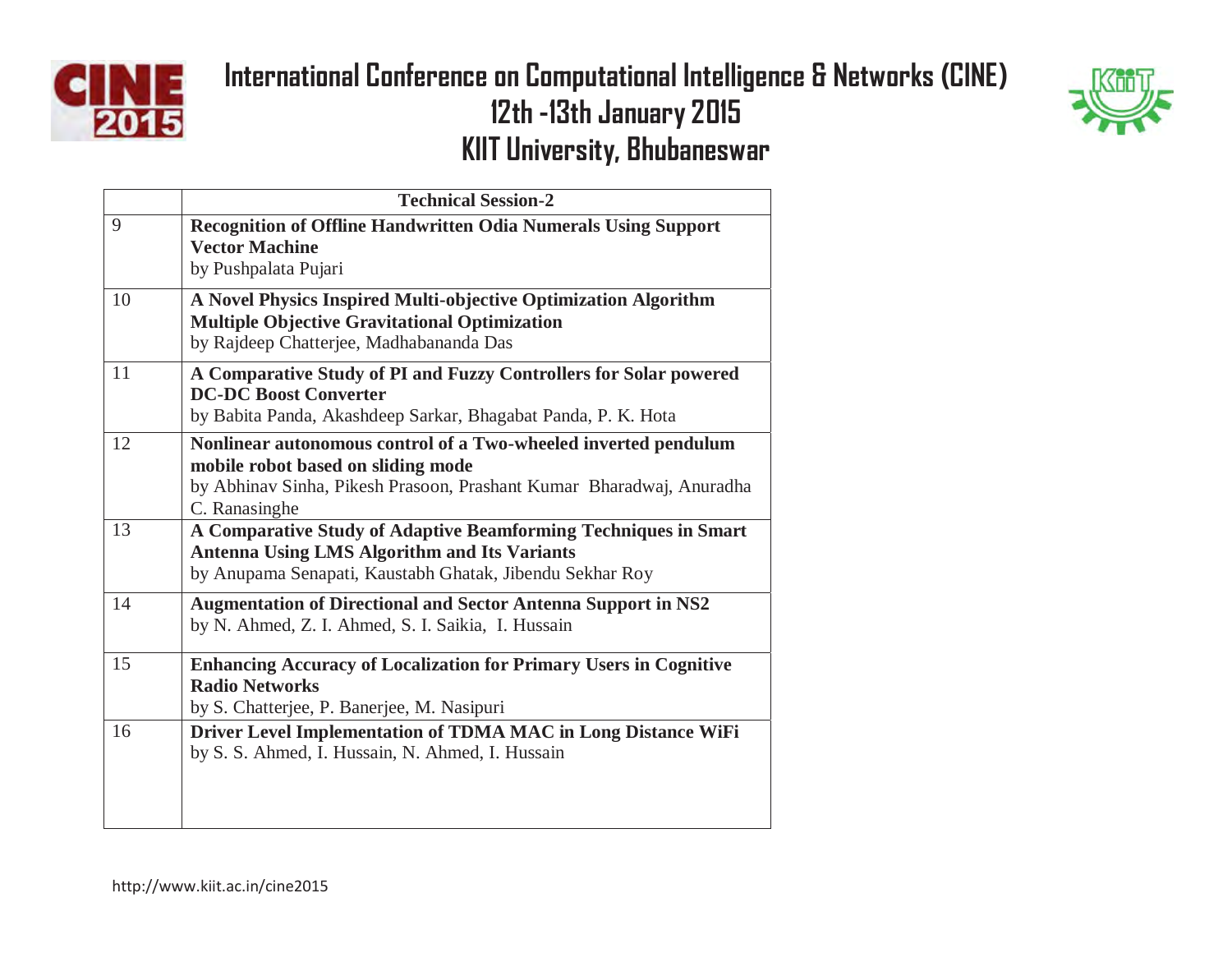



|    | <b>Technical Session-3</b>                                                   |
|----|------------------------------------------------------------------------------|
| 17 | <b>Energy Efficient Coverage and Connectivity with Varying Energy</b>        |
|    | <b>Level in WSN</b>                                                          |
|    | by Tarini Mishra, Alok Ranjan Panda, Manas Ranjan Lenka, Debabrata           |
|    | Mahapatra, Amulya Ratna Swain                                                |
| 18 | <b>Incremental Model for Complete Area Coverage in Wireless Sensor</b>       |
|    | <b>Networks</b>                                                              |
|    | by Hemendra Kumar Sethi, Sasmita Dash, Manas Ranjan Lenka, Amulya            |
|    | Ratna Swain                                                                  |
| 19 | <b>Energy Optimized path selection in cluster based routing for Wireless</b> |
|    | <b>Mesh Network</b>                                                          |
|    | by S.P. Shiva Prakash, T.N. Nagabhushan, K. Krinkin                          |
| 20 | A Non-Heuristic Approach for Minimizing the Energy and Power                 |
|    | <b>Consumption in Wireless Multimedia Sensor Networks</b>                    |
|    | by Sushree Bidhuprada B. Priyadarshini, Suvasini Panigrahi                   |
| 21 | A Comparative Analysis of Packet Scheduling Schemes for Multimedia           |
|    | <b>Services in LTE Networks</b>                                              |
|    | by B. P. S. Sahoo, Deepak Puthal, Satyabrata Swain, Sambit Mishra            |
| 22 | <b>Cloud Computing Features, Issues and Challenges: A Big Picture</b>        |
|    | by B. P. S. Sahoo, Deepak Puthal, Sambit Mishra, Satyabrata Swain            |
| 23 | Data Management System to Improve Security and Availability in               |
|    | <b>Cloud Storage</b>                                                         |
|    | by R. K. Banyal, V. K. Jain, Pragya Jain                                     |
| 24 | Method for Higher Availability of the SSD Storage System                     |
|    | by Taranisen Mohanta, Ranjith Reddy Basireddy, Govindaraja Nayaka B,         |
|    | Narendra Chirumamilla                                                        |
|    |                                                                              |
|    |                                                                              |
|    |                                                                              |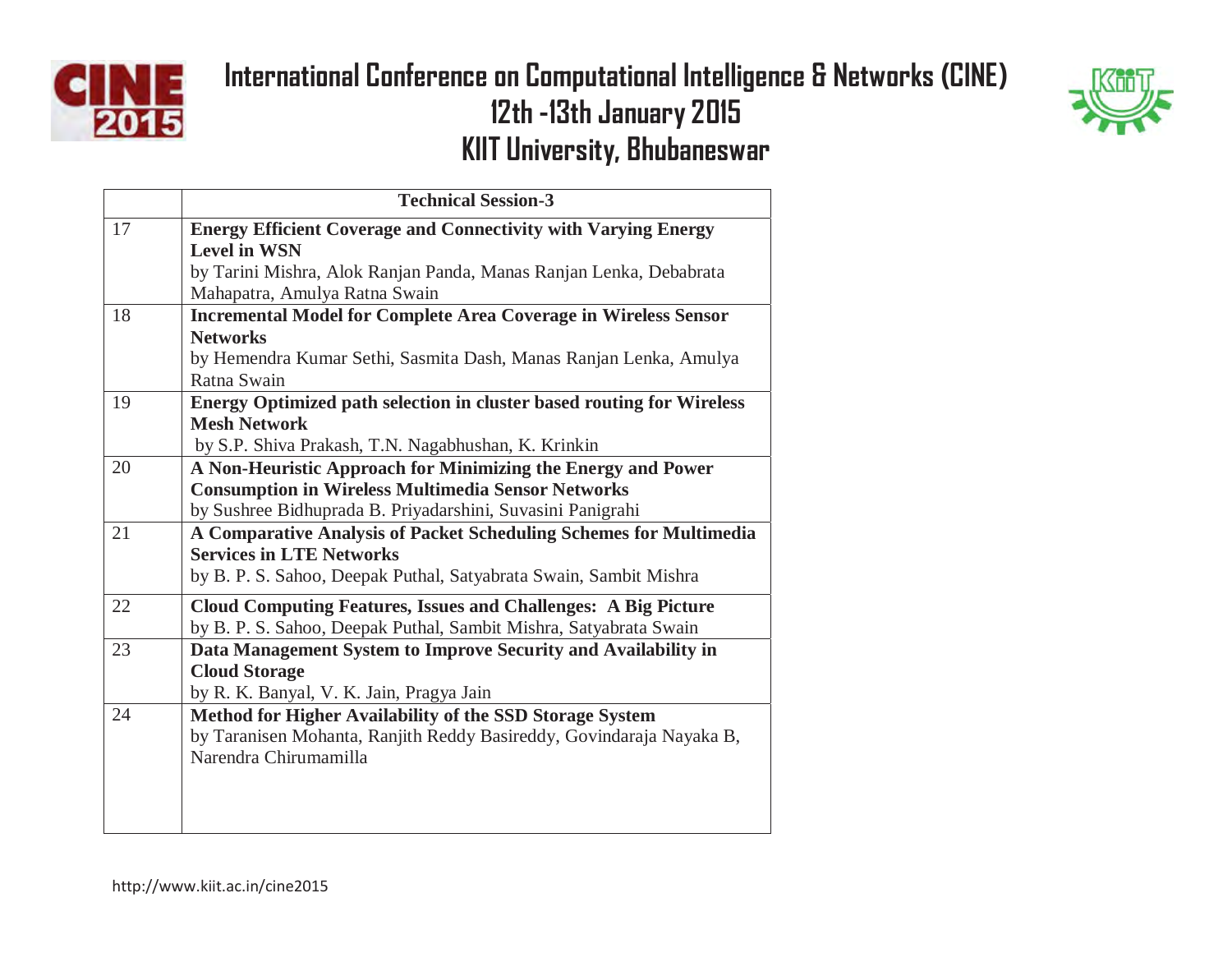



|    | <b>Technical Session-4</b>                                                                                                                                                       |
|----|----------------------------------------------------------------------------------------------------------------------------------------------------------------------------------|
| 25 | <b>Detection and Prevention Against ARP Poisoning Attack Using</b><br><b>Modified ICMP and Voting</b><br>by Prerna Arote, Karam Veer Arya                                        |
| 26 | <b>Intrusion Detection System for Power-Aware OLSR</b><br>by Chaitali Biswas Dutta, Utpal Biswas                                                                                 |
| 27 | <b>An Advanced Image Encryption Standard Providing Dual Security:</b><br>encryption using Hill Cipher & RGB image steganography<br>by Dipanwita Debnath, Suman Deb, Nirmalya Kar |
| 28 | <b>Real Time Face Morphing</b><br>by Sanjeev Jain, V. M. Thakare                                                                                                                 |
| 29 | A Survey on Blood Vessel Detection Methodologies in Retinal Images<br>by Jyotiprava Dash, Nilamani Bhoi                                                                          |
| 30 | A Comparative Study on Approaches to Speckle Noise Reduction in<br><b>Images</b><br>by Alenrex Maity, Anshuman Pattanaik, Santwana Sagnika, Santosh Pani                         |
| 31 | <b>Analysing Fractal Dimension of Color Images</b><br>by Soumya Ranjan Nayak, Abadhan Ranganath, Jibitesh Mishra                                                                 |

#### **Keynote-1**

Sanghamitra Bandyopadhyay

Machine Intelligence Unit, ISI Kolkata

Title: Computational Intelligence Techniques for Solving Multi-objective Optimization Problems